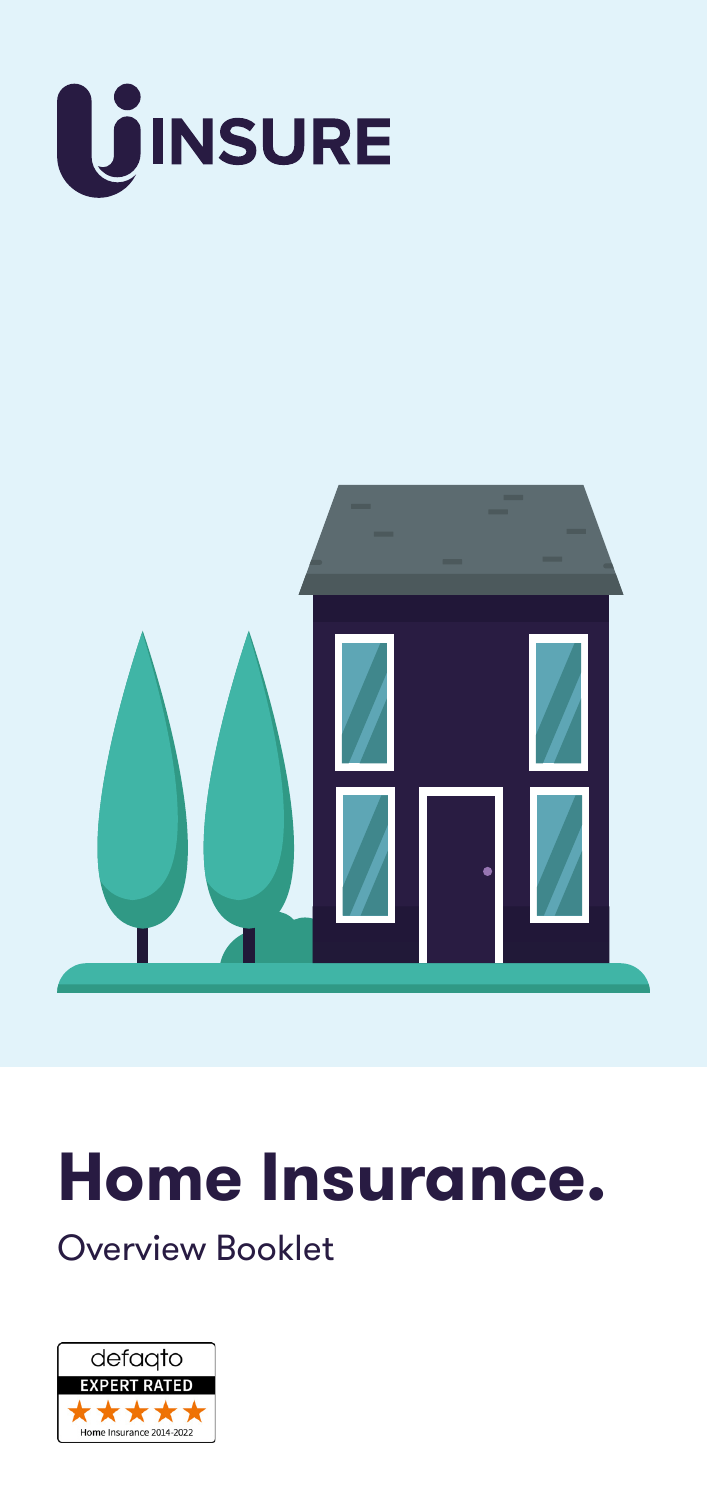### **Why choose Uinsure?**

Our Home Insurance is multi-award winning and 5 star rated by independent financial research specialists Defaqto & Moneyfacts.

We work closely with your Advisor and some of the UK's largest insurers to make sure that our products and services are the best they can be.

You choose the cover that's right for you and only pay for the additional cover you need.

We cover your buildings up to £1m as standard to protect against loss or damage to the structure of your home.

Your contents are covered up to £75,000 as standard, with the option to increase this to £100,000.

We offer a one year quarantee on home repairs carried out by insurer appointed builders.

Unlike some other insurers, we'll pay to trace the source of a leak and make good any damage caused.

We'll replace your contents as new if they are lost, stolen or beyond repair.

Our experienced claims and customer service teams are all UK based and help is available 24/7.

You can amend, or even cancel your policy at any time, free of charge.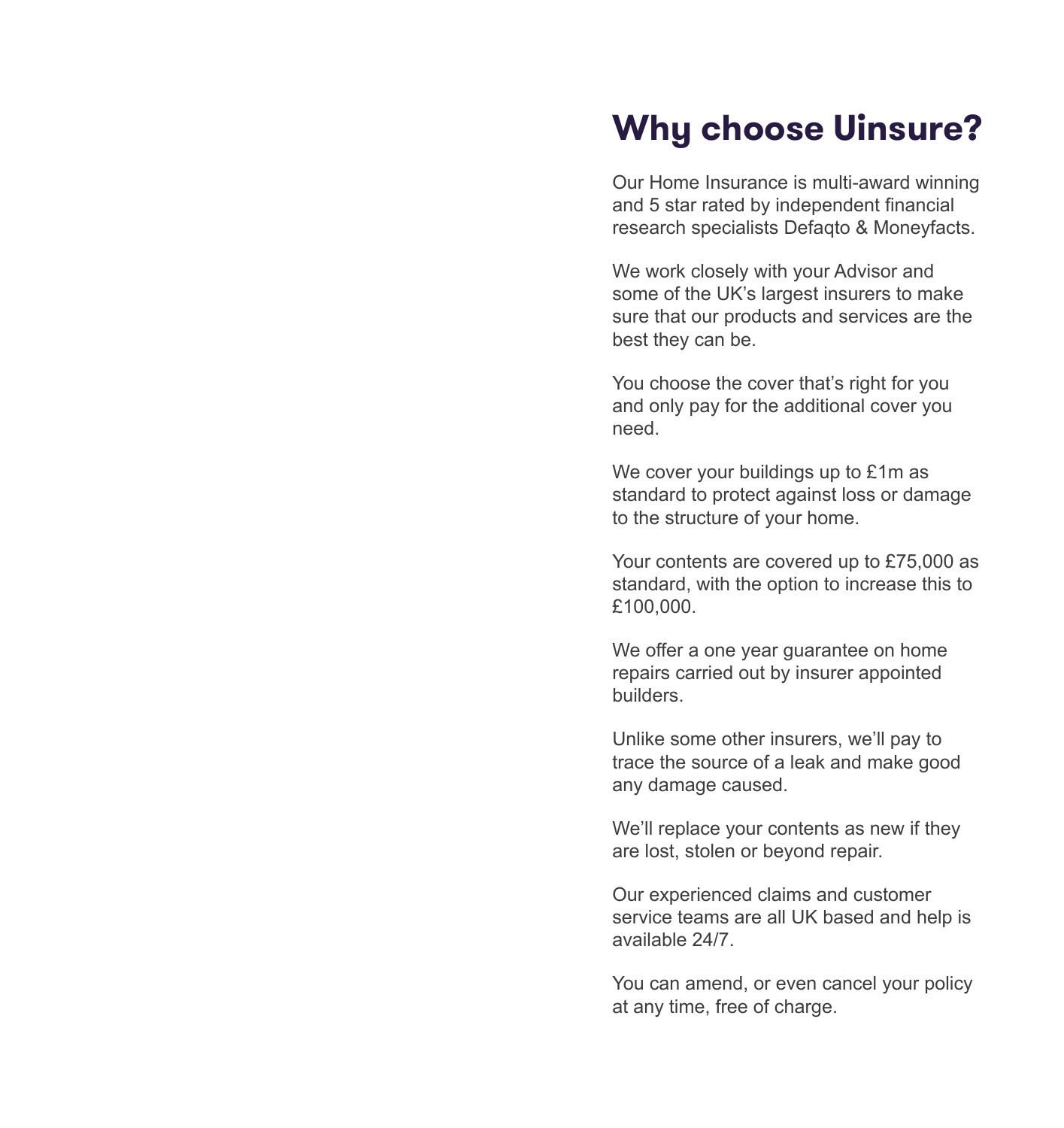## **The highest level of cover, every time**

Unlike many home insurance providers, we only offer one level of cover.

This is because we offer you the highest level of cover possible, every time.

Our competitive pricing means that you don't need to worry about low cover limits, or losing out on essential cover.

However, this doesn't mean that you can't tailor your insurance to suit your needs. With our market-leading optional extras, you can choose how much cover you'd like to receive.

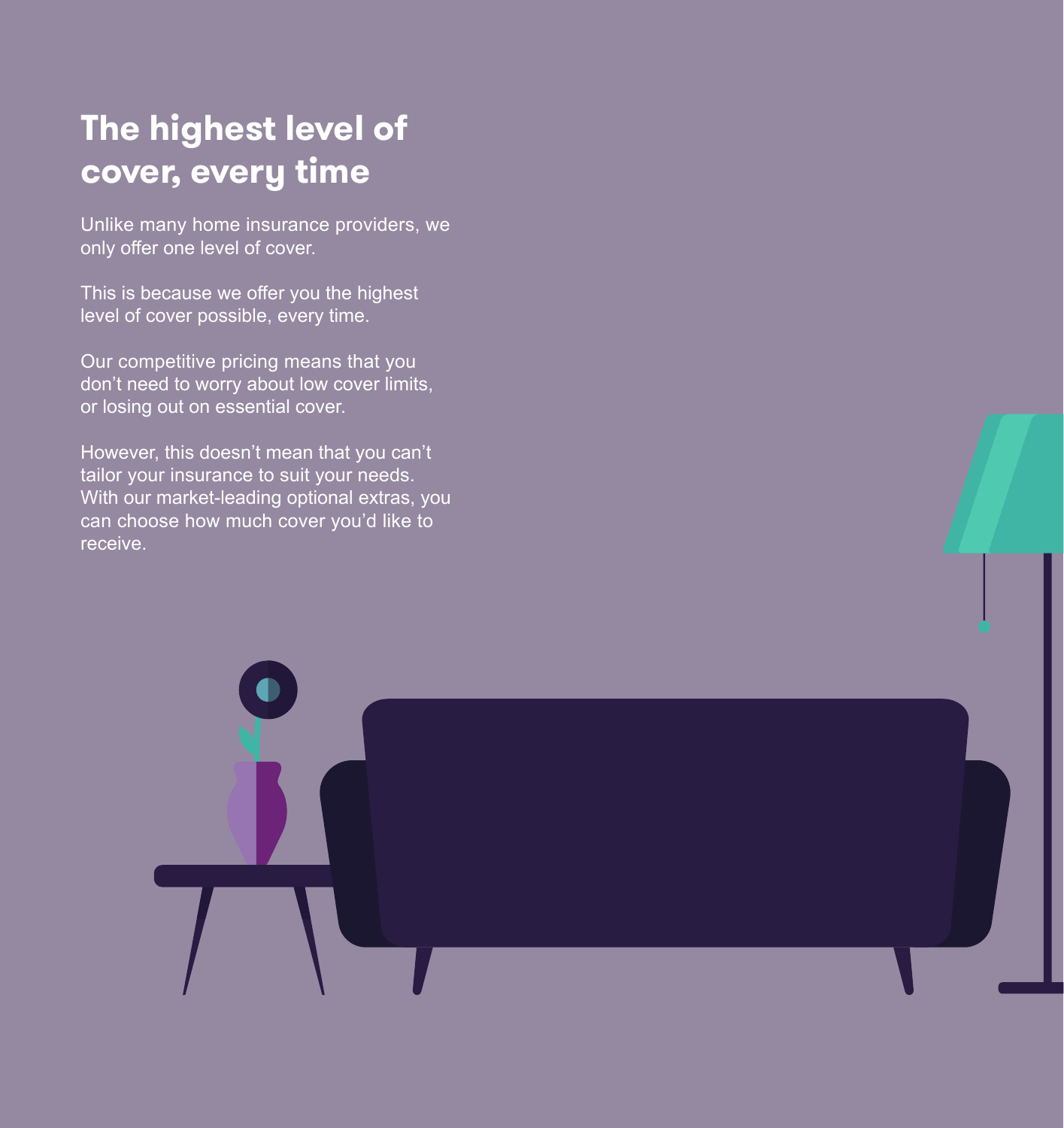### **Cover that matters to you**



#### **Buildings Insurance**

Our Buildings Insurance covers the structure of your home, including the roof, walls, and outbuildings, as well as permanent fixtures inside, such as kitchen cabinets, toilets and fitted wardrobes.



#### **Contents Insurance**

Our Contents Insurance covers your household belongings if they are damaged, lost or stolen. This protects things like furniture, TVs, technology and clothing.



### **Home Emergency Cover**

Call our helpline (24/7 all year round) and you won't have to worry about finding a tradesman at short notice or paying over the odds for emergency assistance. We'll send an approved tradesman to make your home safe, secure, habitable, and help prevent further damage.



### **Accidental Damage Cover**

Accidental Damage Cover is designed to protect your buildings and / or contents against damage that is caused by unintended mishaps, which could include spillages and breakages in the home.



### **Family Legal Protection Cover**

Disputes can occur at any time and range from employment issues, personal injury claims and problems with tradesmen working at your home. Our legal cover is here to help.



### **Personal Possessions Cover**

Standard contents insurance only covers items inside the home not outside. If you need to cover items such as cameras, mobile phones, bicycles, watches and jewellery when away from your home then you can add Personal Possessions cover to your home insurance policy.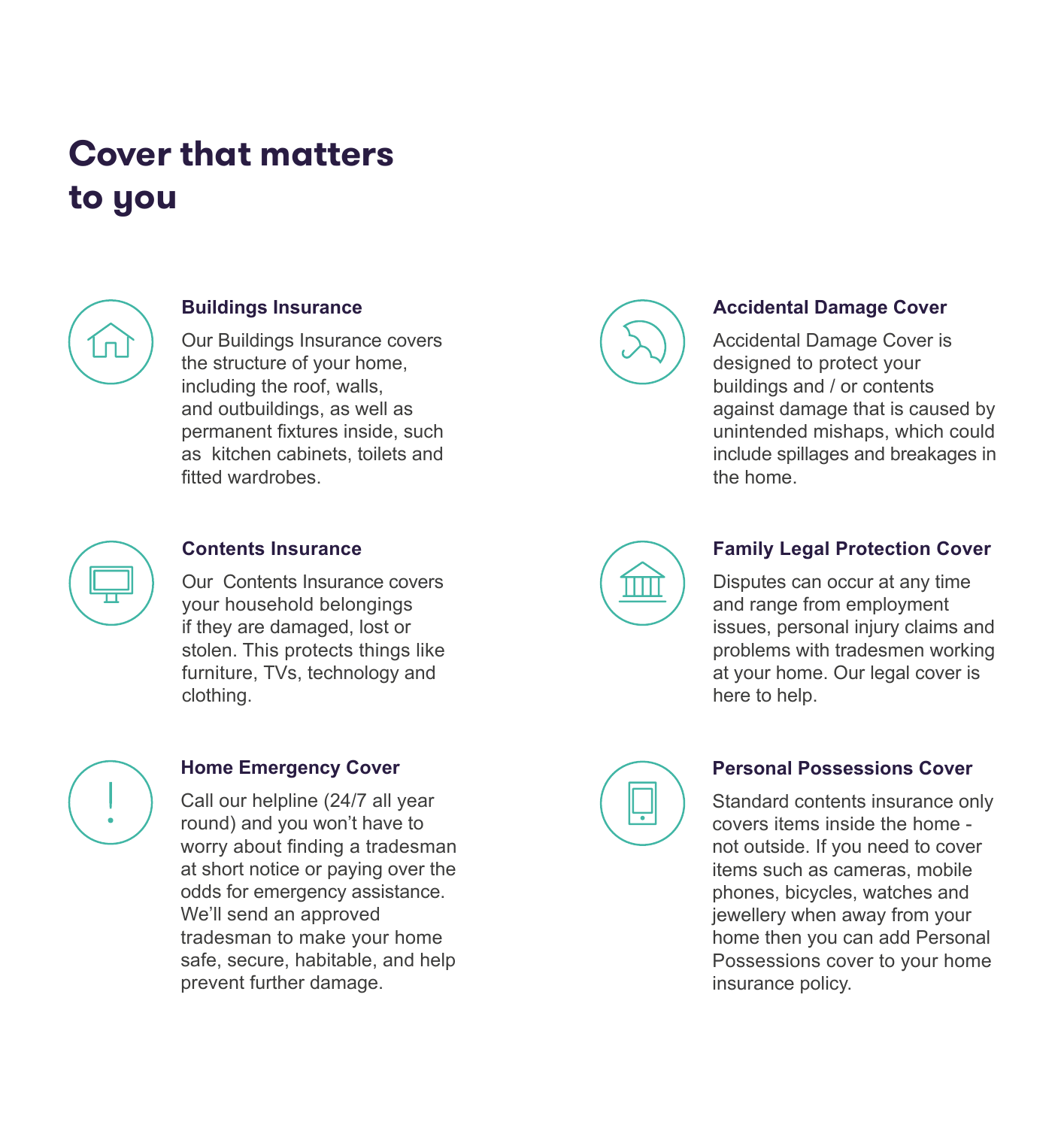### **Policy Overview**

Uinsure's Home Insurance policy has been independently assessed and awarded 5 Star ratings by both Defaqto and Moneyfacts. Below are just some of the policy's features and benefits:

| Standard<br>4s             | New for old replacement of items                                                                                                                                                                                                                                                                                                                                                                                                     |                                                |
|----------------------------|--------------------------------------------------------------------------------------------------------------------------------------------------------------------------------------------------------------------------------------------------------------------------------------------------------------------------------------------------------------------------------------------------------------------------------------|------------------------------------------------|
|                            | No cancellation or adjustment fees                                                                                                                                                                                                                                                                                                                                                                                                   | 1                                              |
|                            | All repairs guaranteed for 12 months                                                                                                                                                                                                                                                                                                                                                                                                 |                                                |
|                            | Only pay for the cover that you want                                                                                                                                                                                                                                                                                                                                                                                                 |                                                |
| <b>Buildings Cover</b>     | Loss or damage to your Buildings from specific events e.g. fire, theft,<br>storm, flood, subsidence, escape of water etc.                                                                                                                                                                                                                                                                                                            | £1 million                                     |
|                            | Accidental breakage of fixed glass in doors, windows and greenhous-<br>es, sanitary fittings and solar panels                                                                                                                                                                                                                                                                                                                        |                                                |
|                            | Accidental damage to your buildings e.g. putting your foot through a<br>ceiling                                                                                                                                                                                                                                                                                                                                                      |                                                |
|                            | Liability as the owner of your home                                                                                                                                                                                                                                                                                                                                                                                                  | £2 million                                     |
|                            | Cost of alternative accommodation should your home become<br>inhabitable                                                                                                                                                                                                                                                                                                                                                             | £200,000                                       |
|                            | Costs of sourcing and making good a leak in your property (Trace &<br>Access cover) escape of water etc                                                                                                                                                                                                                                                                                                                              | Up to £1 million                               |
| Contents Cover             | Loss or damage to your Contents from specific events e.g. fire, theft,<br>storm, flood, escape of water etc.                                                                                                                                                                                                                                                                                                                         | Up to £100,000                                 |
|                            | Accidental damage to computer equipment (but not portable items<br>such as laptops), TV's, videos, DVD players etc                                                                                                                                                                                                                                                                                                                   |                                                |
|                            | Accidental damage to your contents e.g. spilling wine on a carpet                                                                                                                                                                                                                                                                                                                                                                    | Optional                                       |
|                            | Cover for high risk items                                                                                                                                                                                                                                                                                                                                                                                                            | £20,000 (included in the contents sum insured) |
|                            | Cover for items taken away from the home (such as handbags,<br>jewellery and mobile phones)                                                                                                                                                                                                                                                                                                                                          | Optional                                       |
|                            | Cover for money in the home                                                                                                                                                                                                                                                                                                                                                                                                          | £750                                           |
|                            | Cover for items left in the open in the garden                                                                                                                                                                                                                                                                                                                                                                                       | £1,000                                         |
|                            | Cover for items stolen from a shed or garage                                                                                                                                                                                                                                                                                                                                                                                         | £5,000 (limit of £3,000 per outbuilding)       |
|                            | Student belongings                                                                                                                                                                                                                                                                                                                                                                                                                   | £5,000                                         |
| Emergency<br>Home<br>Cover | We'll provide up to £1,500 cover for each home emergency with no<br>annual maximum:<br>Emergencies such as boiler breakdown, burst water pipes or a<br>blocked toilet, Pest infestations, Lost or stolen house keys, Failure<br>of electrical power or gas supply, Roofing problems, Broken or<br>damaged windows and doors that are a security risk. We will also<br>contribute £500 towards a new boiler if it cannot be repaired. | Optional                                       |
| Protection<br>Family       | The policy provides cover up to £150,000 for professional fees in the<br>following areas:<br>Property Rights, Employment Disputes, Pursuit of civil claims for<br>personal injury or death, Consumer disputes and defence, Probate,<br>Tax investigations and Property Damage.                                                                                                                                                       | Optional                                       |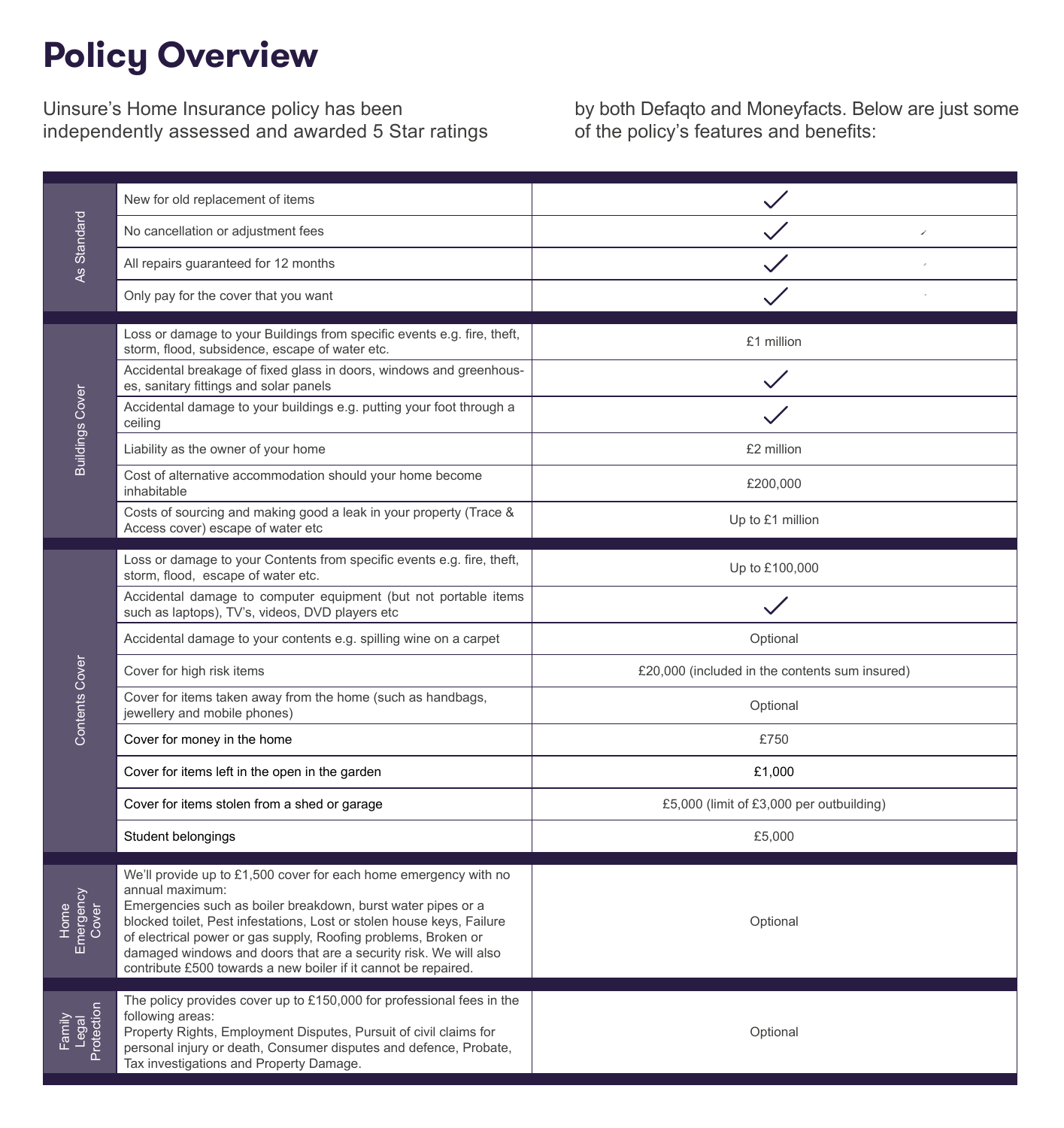### **5 Star Rated**

Our Home Insurance product has been awarded a maximum 5 star rating by Defaqto - the independent, financial research experts - as well as Moneyfacts.

This means that the products we offer are deemed the most comprehensive in the market.